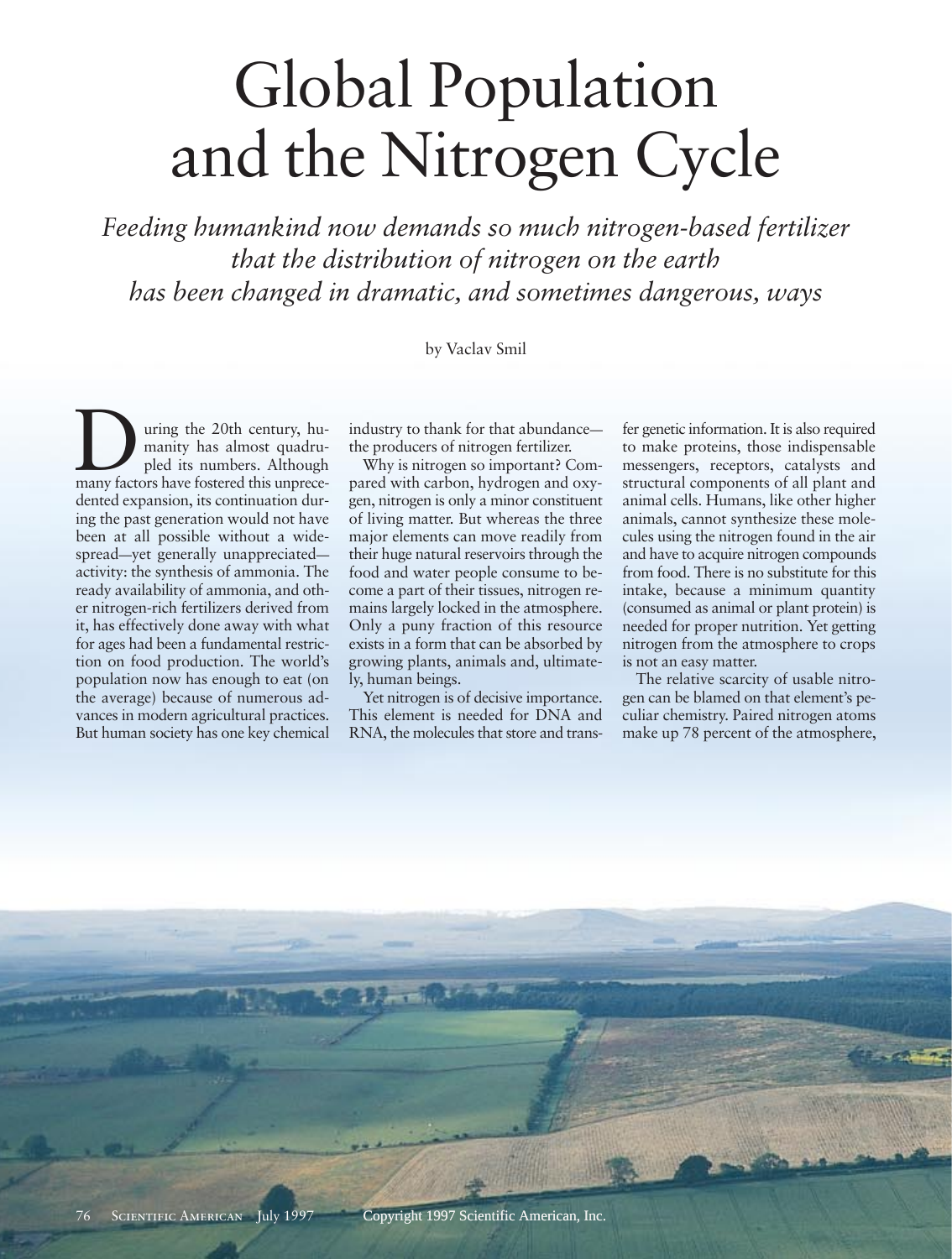but they are too stable to transform easily into a reactive form that plants can take up. Lightning can cleave these strongly bonded molecules; however, most natural nitrogen "fixation" (the splitting of paired nitrogen molecules and subsequent incorporation of the element into the chemically reactive compound ammonia) is done by certain bacteria. The most important nitrogenfixing bacteria are of the genus *Rhizobium,* symbionts that create nodules on the roots of leguminous plants, such as beans or acacia trees. To a lesser extent, cyanobacteria (living either freely or in association with certain plants) also fix nitrogen.

#### **A Long-standing Problem**

Because withdrawals caused by the growth of crops and various natural losses continually remove fixed nitrogen from the soil, that element is regularly in short supply. Traditional farmers (those in preindustrial societies) typically replaced the nitrogen lost or taken up in their harvests by enriching their fields with crop residues or with animal and human wastes. But these materials contain low concentrations of nitrogen, and so farmers had to apply massive amounts to provide a sufficient quantity.

Traditional farmers also raised peas, beans, lentils and other pulses along with cereals and some additional crops. The nitrogen-fixing bacteria living in the roots of these plants helped to enrich the fields with nitrogen. In some cases, farmers grew legumes (or, in Asia, *Azolla* ferns, which harbor nitrogen-fixing cyanobacteria) strictly for the fertilization provided. They then plowed these crops into the soil as so-called green manures without harvesting food from them at all. Organic farming of this kind during the early part of the 20th century was most intense in the lowlands of Java, across the Nile Delta, in northwestern Europe (particularly on Dutch farms) and in many regions of Japan and China.

The combination of recycling human and animal wastes along with planting green manures can, in principle, provide annually up to around 200 kilograms of nitrogen per hectare of arable land. The resulting 200 to 250 kilograms of plant protein that can be produced in this way sets the theoretical limit on population density: a hectare of farmland in places with good soil, adequate moisture and a mild climate that allows continuous cultivation throughout the year should be able to support as many as 15 people.

In practice, however, the population densities for nations dependent on organic farming were invariably much lower. China's average was between five and six people per hectare of arable area during the early part of this century. During the last decades of purely organic farming in Japan (which occurred about the same time), the population density there was slightly higher than in China,



**SUDDEN GROWTH in the global consumption of nitrogen fertilizer during the 20th century has been matched by a par-**

but the Japanese reliance on fish protein from the sea complicates the comparison between these two nations. A population density of about five people per hectare was also typical for fertile farming regions in northwestern Europe during the 19th century, when those farmers still relied entirely on traditional methods.

The practical limit of about five people per hectare of farmland arose for many reasons, including environmental stresses (caused above all by severe weather and pests) and the need to raise crops that were not used for food—those that provided medicines or fibers, for example. The essential difficulty came

**INTENSIVE AGRICULTURE, such as that practiced in these Scottish fields, relies on the industrial production of nitrogen fertilizer, using a technique that was first engineered in the second decade of this century. That same process is now implemented at scores of ammonia factories (***inset***) situated throughout the world.**

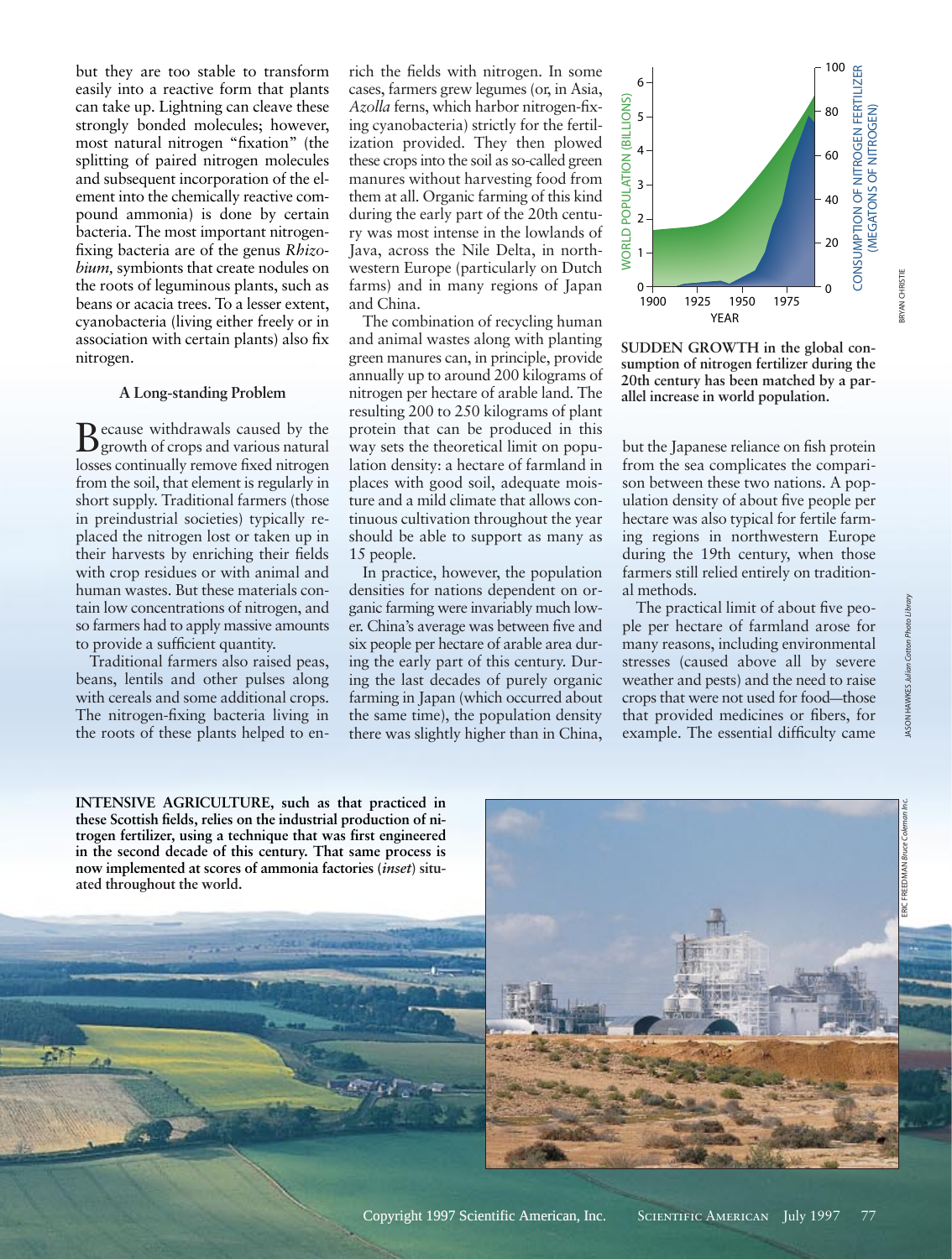

**POPULATION DENSITY increased substantially in countries with intensive agriculture only after the use of nitrogen fertilizer became common.**

from the closed nitrogen cycle. Traditional farming faced a fundamental problem that was especially acute in landscarce countries with no uncultivated areas available for grazing or for the expansion of agriculture. In such places, the only way for farmers to break the constraints of the local nitrogen cycle and increase harvests was by planting more green manures. That strategy preempted the cultivation of a food crop. Rotation of staple cereals with leguminous food grains was thus a more fitting choice. Yet even this practice, so common in traditional farming, had its limits. Legumes have lower yields, they are often difficult to digest, and they cannot be made easily into bread or noodles. Consequently, few crops grown using the age-old methods ever had an adequate supply of nitrogen.

### **A Fertile Place for Science**

 $\mathrm{A}$ s their knowledge of chemistry ex-<br>panded, 19th-century scientists began to understand the critical role of nitrogen in food production and the scarcity of its usable forms. They learned that the other two key nutrients—potassium and phosphorus—were limiting agricultural yields much less frequently and that any shortages of these two elements were also much easier to rectify. It was a straightforward matter to mine potash deposits for potassium fertilizer, and phosphorus enrichment required only that acid be added to phosphaterich rocks to convert them into more soluble compounds that would be taken up when the roots absorbed water. No comparably simple procedures were available for nitrogen, and by the late 1890s there were feelings of urgency and unease among the agronomists and chemists who were aware that increasingly intensive farming faced a looming nitrogen crisis.

As a result, technologists of the era made several attempts to break through the nitrogen barrier. The use of soluble inorganic nitrates (from rock deposits found in Chilean deserts) and organic guano (from the excrement left by birds on Peru's rainless Chincha Islands) provided a temporary reprieve for some farmers. Recovery of ammonium sulfate from ovens used to transform coal to metallurgical coke also made a shortlived contribution to agricultural nitrogen supplies. This cyanamide processwhereby coke reacts with lime and pure nitrogen to produce a compound that contains calcium, carbon and nitrogen was commercialized in Germany in 1898, but its energy requirements were too high to be practical. Producing nitrogen oxides by blowing the mixture of the two elements through an electric spark demanded extraordinary energy as well. Only Norway, with its cheap hydroelectricity, started making nitrogen fertilizer with this process in 1903, but total output remained small.

The real breakthrough came with the invention of ammonia synthesis. Carl Bosch began the development of this process in 1899 at BASF, Germany's leading chemical concern. But it was Fritz Haber, from the technical university in Karlsruhe, Germany, who devised a workable scheme to synthesize ammonia from nitrogen and hydrogen. He combined these gases at a pressure of 200 atmospheres and a temperature of 500 degrees Celsius in the presence of solid osmium and uranium catalysts.

Haber's approach worked well, but converting this bench reaction to an engineering reality was an immense undertaking. Bosch eventually solved the greatest design problem: the deterioration of the interior of the steel reaction chamber at high temperatures and pressures. His work led directly to the first commercial ammonia factory in Oppau, Germany, in 1913. Its design capacity was soon doubled to 60,000 tons a year—enough to make Germany selfsufficient in the nitrogen compounds it used for the production of explosives during World War I.

Commercialization of the Haber-Bosch synthesis process was slowed by the economic difficulties that prevailed



**NITROGEN COMPOUNDS permeate the biosphere. The most** abundant form  $(N_2)$ , which makes **up 78 percent of the atmosphere, is so strongly bonded that it does not engage in most chemical reactions. Plants need reactive nitrogen compounds, such as ammonia (NH3)** and urea  $(CO(NH_2)_2)$ , which are **much more scarce. (The abundance estimates shown are valid to within a factor of 10.) Plants use these substances to fashion amino acids, the building blocks of proteins, which serve myriad functions in living cells.**

BIOGRAFX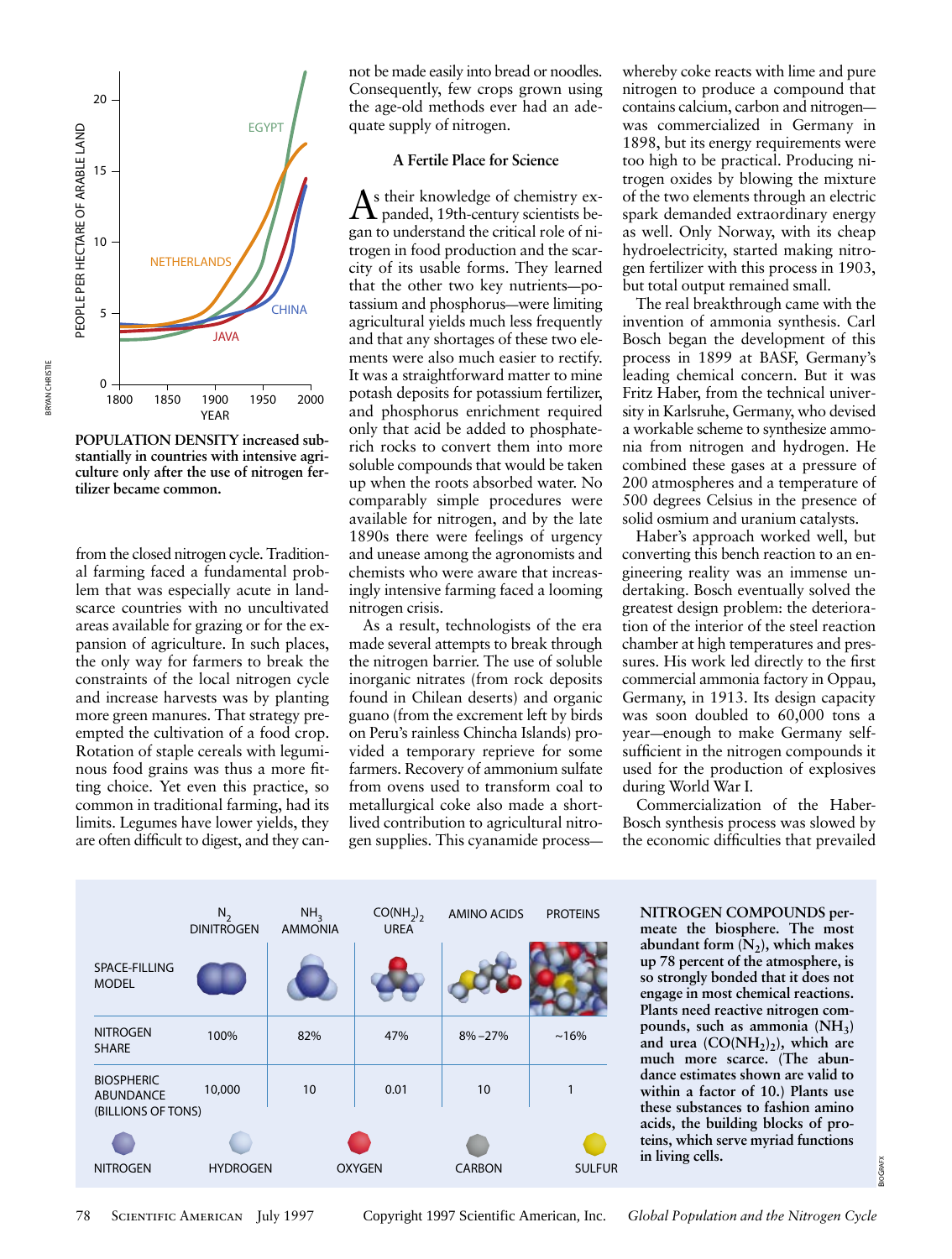

**NITROGEN-FIXING BACTERIA, the microbes that convert atmospheric nitrogen into reactive compounds, live in root nod-**

**ules of leguminous plants, such as soybeans (***a***). They can also be found in** *Azolla* **ferns (***b***) and inside sugarcane plants (***c***).**

between wars, and global ammonia production remained below five million tons until the late 1940s. During the 1950s, the use of nitrogen fertilizer gradually rose to 10 million tons; then technical innovations introduced during the 1960s cut the use of electricity in the synthesis by more than 90 percent and led to larger, more economical facilities for the production of ammonia. The subsequent exponential growth in demand increased global production of this compound eightfold by the late 1980s.

This surge was accompanied by a relatively rapid shift in nitrogen use between high- and low-income countries. During the early 1960s, affluent nations accounted for over 90 percent of all fertilizer consumption, but by 1980 their share was down below 70 percent. The developed and developing worlds drew level in 1988. At present, developing countries use more than 60 percent of the global output of nitrogen fertilizer.

Just how dependent has humanity become on the production of synthetic nitrogen fertilizer? The question is difficult to answer because knowledge remains imprecise about the passage of nitrogen into and out of cultivated fields around the globe. Nevertheless, careful assessment of the various inputs indicates that around 175 million tons of nitrogen flow into the world's croplands every year, and about half this total becomes incorporated into cultivated plants. Synthetic fertilizers provide about 40 percent of all the nitrogen taken up by these crops. Because they furnish—directly as plants and indirectly as animal foods about 75 percent of all nitrogen in consumed proteins (the rest comes from fish and from meat and dairy foodstuffs produced by grazing), about one third of the protein in humanity's diet depends on synthetic nitrogen fertilizer.

This revelation is in some ways an overestimate of the importance of the Haber-Bosch process. In Europe and North America nitrogen fertilizer has not been needed to ensure survival or even adequate nutrition. The intense use of synthetic fertilizer in such well-developed regions results from the desire to grow feed for livestock to satisfy the widespread preference for high-protein animal foods. Even if the average amount of protein consumed in these places were nearly halved (for example, by persuading people to eat less meat), North Americans and Europeans would still enjoy adequate nutrition.

Yet the statement that one third of the protein nourishing humankind depends on synthetic fertilizer also underestimates the importance of these chemicals. A number of land-scarce countries with high population density depend on synthetic fertilizer for their very existence. As they exhaust new areas to cultivate, and as traditional agricultural practices reach their limits, people in these countries must turn to ever greater applications of nitrogen fertilizer—even if their diets contain comparatively little meat. Every nation producing annually in excess of about 100 kilograms of protein per hectare falls in this category. Examples include China, Egypt, Indonesia, Bangladesh, Pakistan and the Philippines.

#### **Too Much of a Good Thing**

 $M$  assive introduction of reactive ni-<br>trogen into soils and waters has many deleterious consequences for the environment. Problems range from local health to global changes and, quite literally, extend from deep underground to high in the stratosphere. High nitrate levels can cause life-threatening methemoglobinemia ("blue baby" disease) in infants, and they have also been linked epidemiologically to some cancers. Leaching of highly soluble nitrates, which can seriously contaminate both ground and surface waters in places undergoing heavy fertilization, has been disturbing farming regions for some 30 years. A dangerous accumulation of nitrates is commonly found in water wells in the American corn belt and in groundwater in many parts of western Europe. Concentrations of nitrates that exceed widely accepted legal limits occur not only in the many smaller streams that drain farmed areas but also in such major rivers as the Mississippi and the Rhine.

Fertilizer nitrogen that escapes to ponds, lakes or ocean bays often causes eutrophication, the enrichment of waters by a previously scarce nutrient. As a result, algae and cyanobacteria can grow with little restraint; their subsequent decomposition robs other creatures of oxygen and reduces (or eliminates) fish and crustacean species. Eutrophication plagues such nitrogen-laden bodies as New York State's Long Island Sound and California's San Francisco Bay, and it has altered large parts of the Baltic Sea. Fertilizer runoff from the fields of Queensland also threatens parts of Australia's Great Barrier Reef with algal overgrowth.

Whereas the problems of eutrophication arise because dissolved nitrates can travel great distances, the persistence of nitrogen-based compounds is also troublesome, because it contributes to the acidity of many arable soils. (Soils are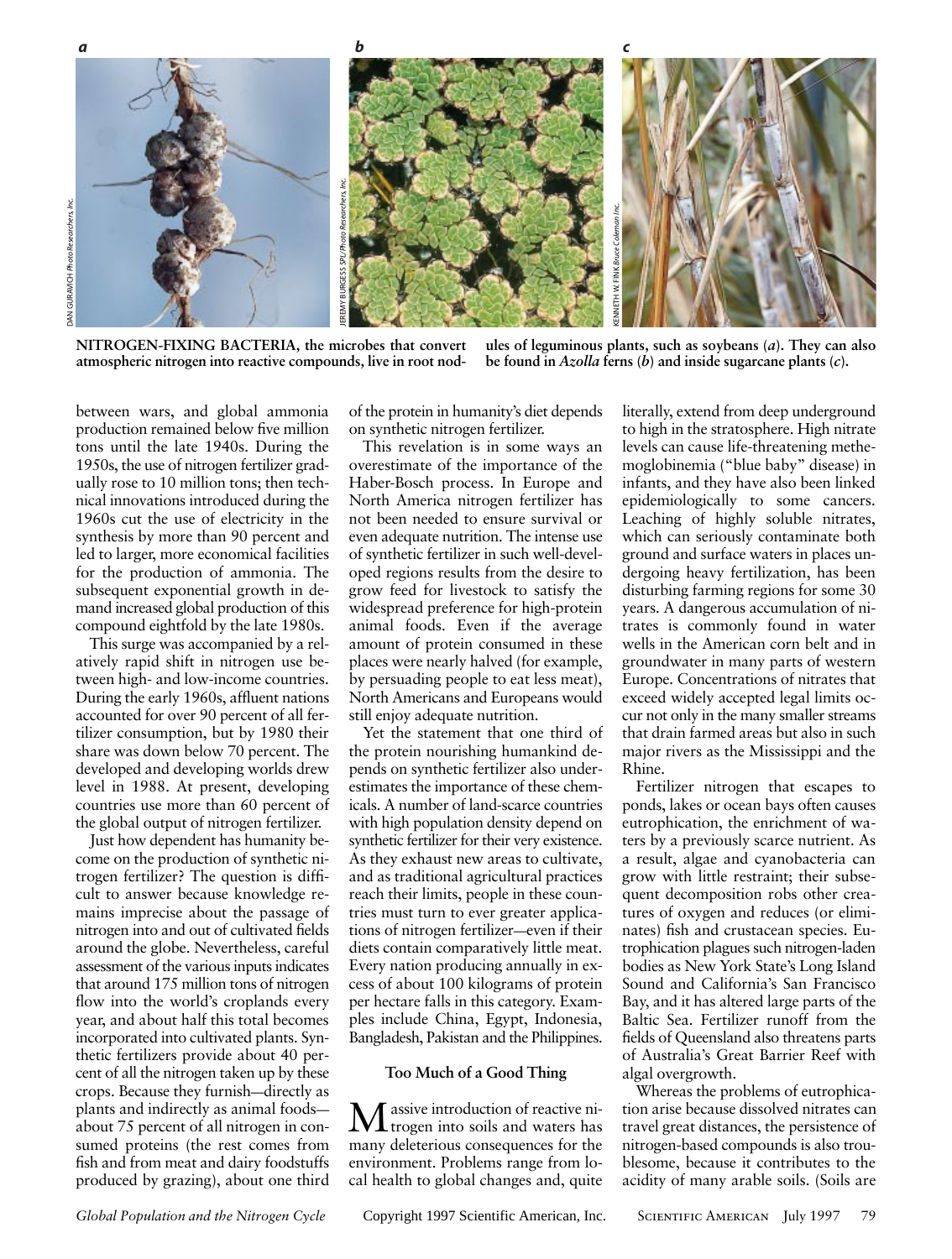

**NITROGEN RESERVOIRS of many different kinds exist within the earth's waters, soil, atmosphere and biological mantle. Nitrogen moving between these temporary resting spots takes di-**

**verse forms. The advent of large-scale fertilizer production modifies natural flows of this element enormously, unbalancing the nitrogen cycle in sometimes troubling ways.**

also acidified by sulfur compounds that form during combustion and later settle out of the atmosphere.) Where people do not counteract this tendency by adding lime, excess acidification could lead to increased loss of trace nutrients and to the release of heavy metals from the ground into drinking supplies.

Excess fertilizer does not just disturb soil and water. The increasing use of nitrogen fertilizers has also sent more nitrous oxide into the atmosphere. Con-

> centrations of this gas, generated by the action of bacteria on nitrates in the soil, are still relatively low, but the compound takes part in two worrisome processes. Reactions of nitrous oxide with excited oxygen contribute to the destruction of ozone in the stratosphere (where these molecules serve to screen out dangerous ultraviolet light); lower, in the troposphere, nitrous oxide promotes excessive greenhouse warming.

> > **EUTROPHICATION arises in fertilizer-laden waters because excess nitrogen spurs the growth of algae.**

The atmospheric lifetime of nitrous oxide is longer than a century, and every one of its molecules absorbs roughly 200 times more outgoing radiation than does a single carbon dioxide molecule.

Yet another unwelcome atmospheric change is exacerbated by the nitric oxide released from microbes that act on fertilizer nitrogen. This compound (which is produced in even greater quantities by combustion) reacts in the presence of sunlight with other pollutants to produce photochemical smog. And whereas the deposition of nitrogen compounds from the atmosphere can have beneficial fertilizing effects on some grasslands or forests, higher doses may overload sensitive ecosystems.

When people began to take advantage of synthetic nitrogen fertilizers, they could not foresee any of these insults to the environment. Even now, these disturbances receive surprisingly little attention, especially in comparison to the buildup of carbon dioxide in the atmosphere. Yet the massive introduction of reactive nitrogen, like the release of car-